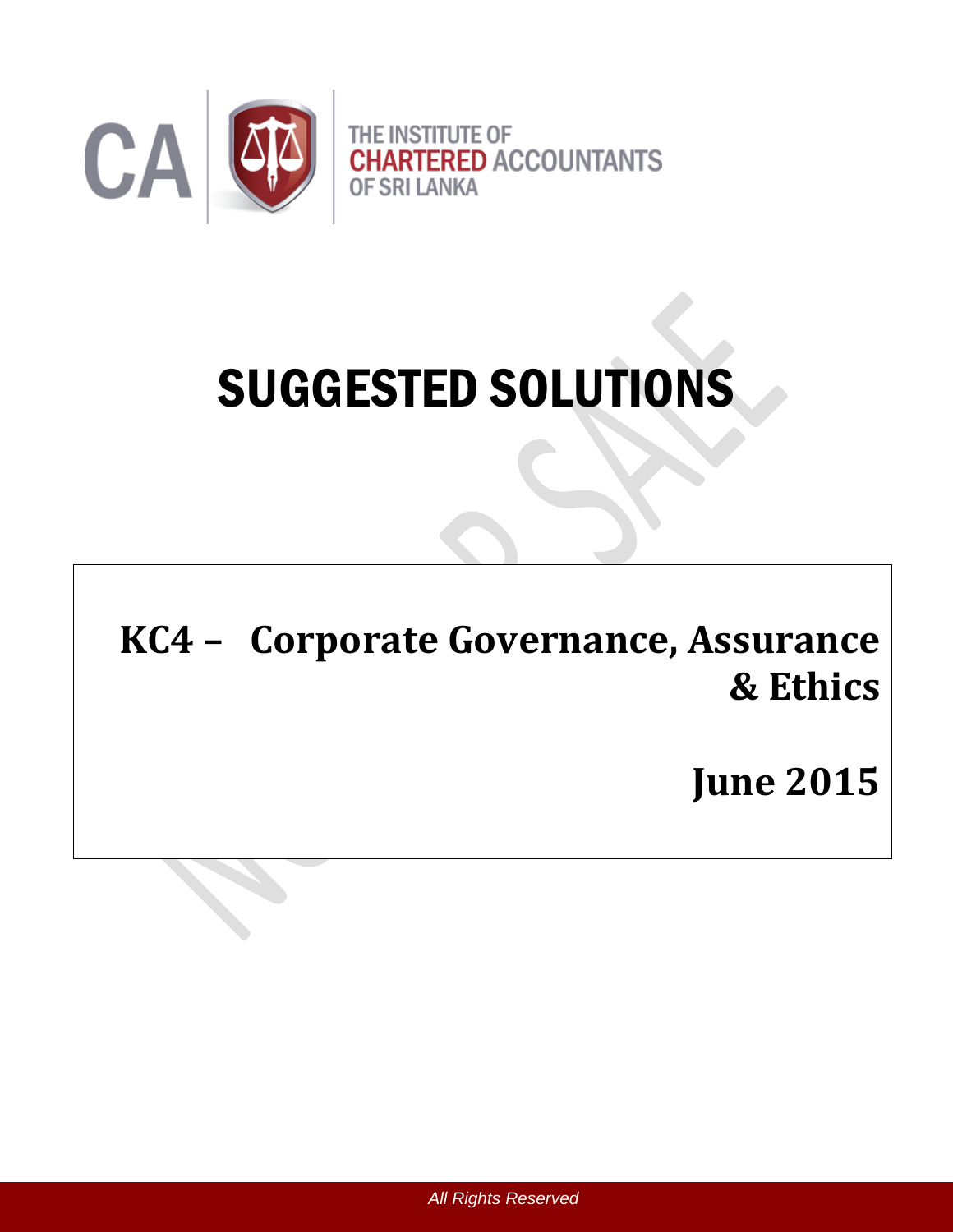### **SECTION 1**

#### **Answer 01**

#### Relevant Learning Outcome/s: 3.1.1/ 3.3.1/ 4.1.1/ 4.2.1

#### Suggested Detail Answer:

(a) (i) Since the deadlines for group reporting and the statutory reporting are the same, it is efficient and effective to conduct the audits in parallel. The materiality levels communicated by group auditors seem quite high compared to the financial results of the company for the year ended 31 March 2015. Since this is a PLC, if materiality is determined based on the profit before tax at either 7% or 5% it (overall materiality) will be Rs 45.5 million and Rs 32.5 million respectively in whichever case the group materiality is still high.

> Therefore, the auditors of QEP have to decide which materiality is to be used for the work. Since a separate report has to be issued on the statutory financial statements, it is required to use the lower level materiality. Otherwise to form an opinion, the work will not be sufficient if the audit is based on group reporting materiality. The materiality can be set at a lower level than the group materiality and any misstatements noted that are above the group materiality can be communicated to the group auditors.

| Risk identified by<br>parent    | <b>Response</b>                                                                                                                                                                                                                                                                                                                                                                                                                                                                                                                                                                                 |
|---------------------------------|-------------------------------------------------------------------------------------------------------------------------------------------------------------------------------------------------------------------------------------------------------------------------------------------------------------------------------------------------------------------------------------------------------------------------------------------------------------------------------------------------------------------------------------------------------------------------------------------------|
| auditor                         |                                                                                                                                                                                                                                                                                                                                                                                                                                                                                                                                                                                                 |
| Management override of controls | Management is in a unique position to perpetrate fraud<br>because of management's ability to manipulate<br>accounting records and prepare fraudulent financial<br>statements by overriding controls that otherwise<br>appear to be operating effectively.                                                                                                                                                                                                                                                                                                                                       |
|                                 | Test estimates assumptions and adjustments to<br>1.<br>the accounts                                                                                                                                                                                                                                                                                                                                                                                                                                                                                                                             |
|                                 | The preparation of the financial statements<br>requires management to make a number of<br>judgments or assumptions that affect significant<br>accounting estimates and for monitoring the<br>reasonableness of such estimates on an ongoing<br>basis. Fraudulent financial reporting is often<br>accomplished through intentional misstatement<br>of accounting estimates. This may be achieved by,<br>for example, understating or overstating all<br>provisions or reserves in the same fashion<br>designed either to smooth earnings over two or<br>more accounting periods, or to achieve a |

#### (ii) Audit procedures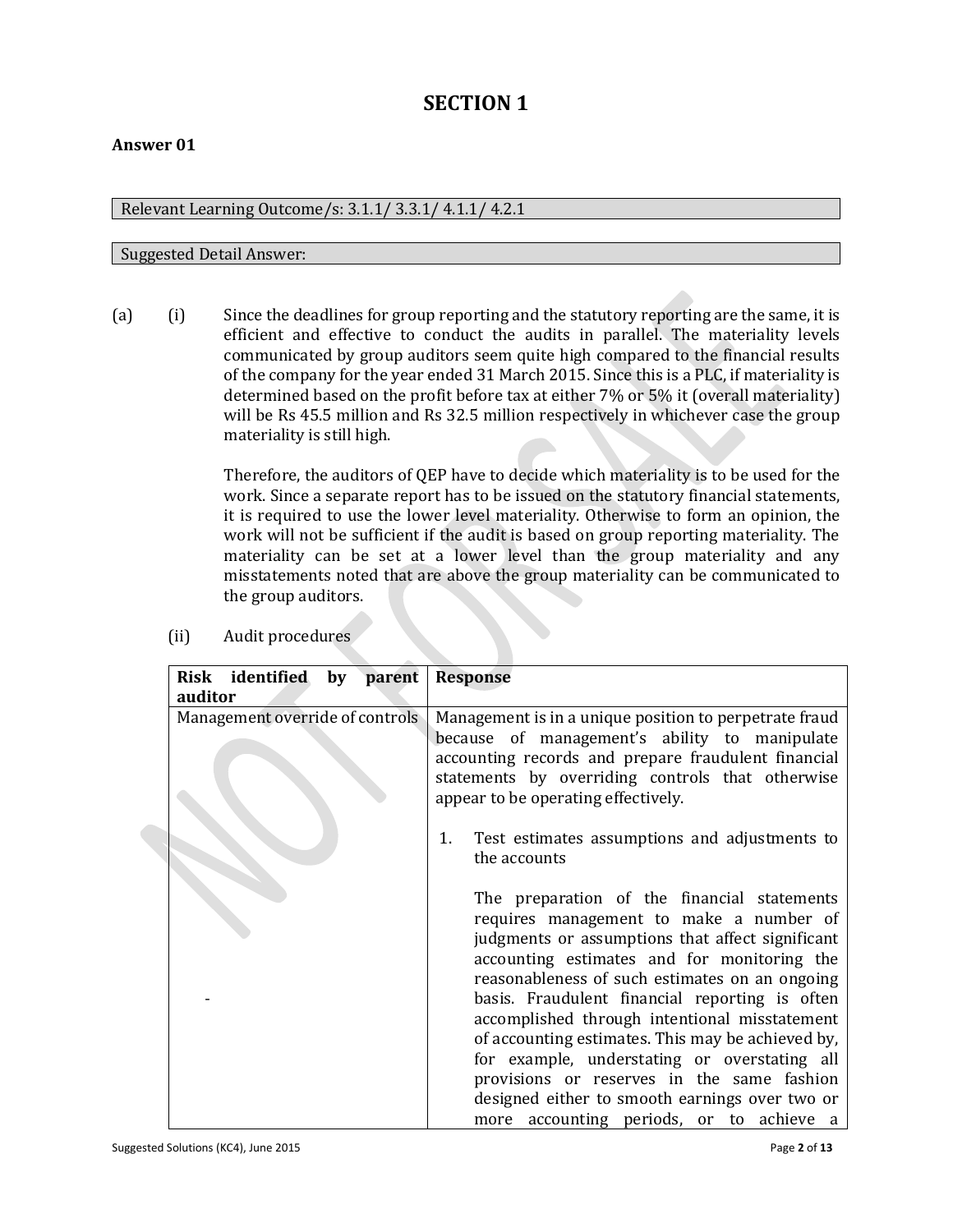| Risk identified<br>by parent<br>auditor | <b>Response</b>                                                                                                                                                                                                                                                                                                                                                                                                                                                       |  |
|-----------------------------------------|-----------------------------------------------------------------------------------------------------------------------------------------------------------------------------------------------------------------------------------------------------------------------------------------------------------------------------------------------------------------------------------------------------------------------------------------------------------------------|--|
|                                         | designated earnings level in order to deceive<br>financial statement users by influencing their<br>perceptions as to the entity's performance and<br>profitability.                                                                                                                                                                                                                                                                                                   |  |
|                                         | 2.<br>Evaluate business rationale for significant unusual<br>transactions.                                                                                                                                                                                                                                                                                                                                                                                            |  |
|                                         | Indicators such as involved transactions that may<br>suggest that significant transactions that are<br>outside the normal course of business for the<br>entity, or that otherwise appear to be unusual,<br>may have been entered into to engage in<br>fraudulent financial reporting or to conceal<br>of assets.<br>misappropriation<br>(e.g. complex<br>transactions) Inquire from management and<br>check the board minutes with regard to complex<br>transactions. |  |
|                                         | 3.<br>Check suspense, inter-company and related party<br>accounts.                                                                                                                                                                                                                                                                                                                                                                                                    |  |
|                                         | 4.<br>Check the appropriateness of accounting policies<br>and closing adjustments.                                                                                                                                                                                                                                                                                                                                                                                    |  |
|                                         | 5<br>Test that the accounting policies have been<br>consistently applied.<br>Ensure assumptions are done:<br>With proper authority<br>Are reasonable and<br>Not biased                                                                                                                                                                                                                                                                                                |  |
|                                         | Ensure that there is sound internal control system.<br>6<br>Ensure that there is sound corporate governance<br>7.<br>by checking the organization structure.                                                                                                                                                                                                                                                                                                          |  |
| Valuation of finished goods             | 1.<br>Understand<br>evaluate<br>and<br>the<br>management<br>inventory valuation process and check whether it<br>is in compliance with LAKS 2 - Inventories.<br>Therefore, it is necessary to check whether the<br>inventories are values at lower of cost or net<br>realizable value.                                                                                                                                                                                 |  |
|                                         | 2.<br>Test whether the stocks are moving, and obsolete<br>items and whether those have been taken into<br>consideration in valuing inventories.                                                                                                                                                                                                                                                                                                                       |  |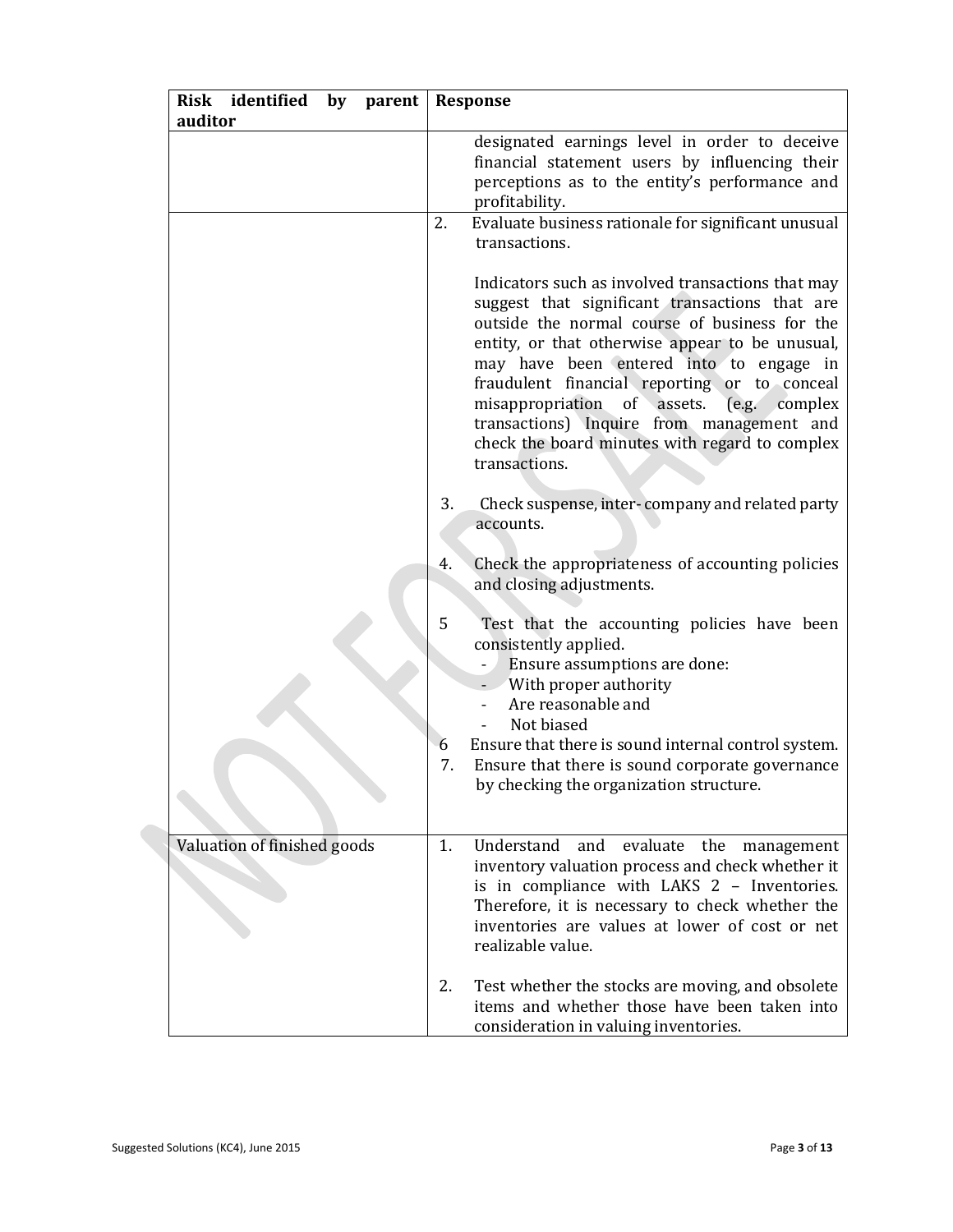| Risk identified<br>$\mathbf{b} \mathbf{y}$<br>parent<br>auditor | <b>Response</b>                                                                                                                                                                                                                                            |
|-----------------------------------------------------------------|------------------------------------------------------------------------------------------------------------------------------------------------------------------------------------------------------------------------------------------------------------|
| Related party transactions                                      | Understand<br>the<br>entity's related<br>party<br>relationships and transactions (make inquiries<br>of management on their procedure<br>for<br>identifying such transactions, and the approval<br>process in place); check the internal control<br>system. |
|                                                                 | Maintain alertness for related party information<br>when reviewing records or documents, (using<br>professional Skipton)                                                                                                                                   |
|                                                                 | Ensure proper disclosure has been made.                                                                                                                                                                                                                    |
|                                                                 | Share related party information with the<br>engagement team.                                                                                                                                                                                               |
|                                                                 | 3.<br>Understand the policy for valuation whether FIFO<br>or weighted average.                                                                                                                                                                             |
|                                                                 | Test whether all the components such as labour<br>4.<br>and overheads have been taken into the valuation<br>process.                                                                                                                                       |
|                                                                 | 5.<br>Obtain a sample of cost/stock cards and check the<br>calculation of cost.                                                                                                                                                                            |

(b) (i) Sufficiency of work performed

| <b>Matter</b> | <b>Comments</b> |                                                                                                                                                                                                                                                                                                                                                |
|---------------|-----------------|------------------------------------------------------------------------------------------------------------------------------------------------------------------------------------------------------------------------------------------------------------------------------------------------------------------------------------------------|
| Sales cut off |                 | The engagement team has only selected a<br>sample from 30 <sup>th</sup> and 31 <sup>st</sup> March and lead period<br>not identified.                                                                                                                                                                                                          |
|               |                 | The rationale for selecting these two days for<br>cut off. Why not one or two weeks before and<br>after.                                                                                                                                                                                                                                       |
|               |                 | The misstatement noted although not material<br>suggests availability of misstatement in<br>untested population. Therefore, the sampling<br>needs to be extended to confirm that there are<br>no other misstatements on sales cut-off.                                                                                                         |
| Xtra Super    |                 | The dependency on Xtra is a much large issue. If<br>the sales have not taken place as usual in<br>and March, what action has<br>February<br>management taken to identify new customers<br>as drop in sales might indicate long term in<br>stability of the company (issue on going<br>concern). The audit team has not followed up on<br>this. |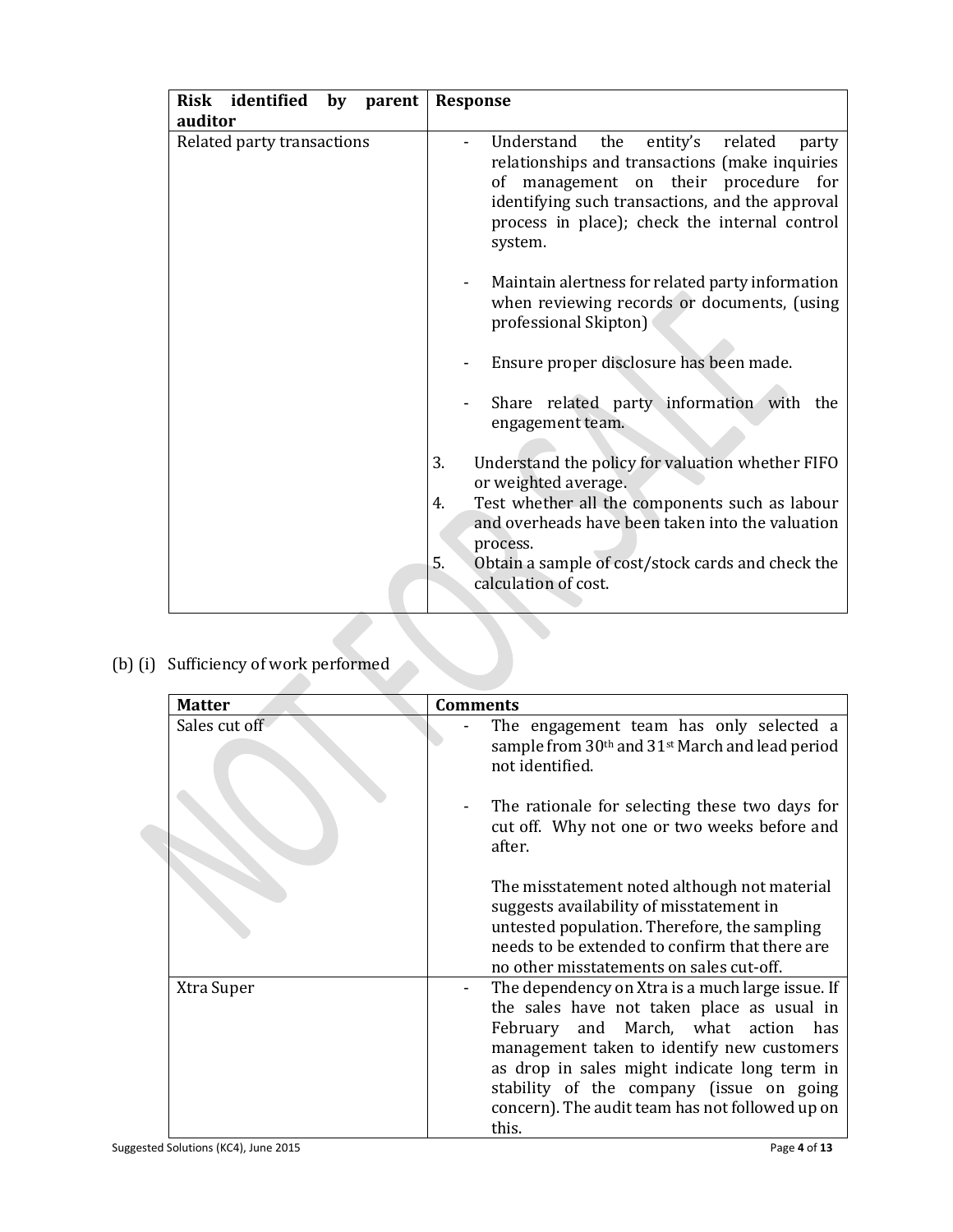|                                |                   | What is the management's rationale for not<br>making an impairment charge regarding this<br>debtor, not clear (whether there is a settlement<br>agreement and subsequent payments have been<br>made)<br>The amount is material to the financial<br>statements and suggests the need to check for<br>impairment, |
|--------------------------------|-------------------|-----------------------------------------------------------------------------------------------------------------------------------------------------------------------------------------------------------------------------------------------------------------------------------------------------------------|
| Investment in property company | $\mathbf{1}$<br>3 | Not indicated whether the auditors have<br>obtained the unaudited financial statements (at<br>least) to assess the impact (on equity method),<br>share of profit.<br>2 Are there indicators that carrying amount is<br>impaired?<br>Check whether related party transactions are<br>properly disclosed.         |

(ii) Implications of the above matters for the audit

| <b>Matter</b> | <b>Implications</b>                                                                                                                                                                                                                                                          |
|---------------|------------------------------------------------------------------------------------------------------------------------------------------------------------------------------------------------------------------------------------------------------------------------------|
| Sales cut off | As suggested above the sample needs to be<br>extended in testing cut-off of sales. If there are no<br>other misstatements, then it is acceptable that the<br>misstatement is not material to the financial<br>statements.                                                    |
|               | If misstatements are identified:                                                                                                                                                                                                                                             |
|               | Then assess the materiality of it to the<br>4<br>financial statements. If it is well below PM,<br>then can take it to summary of unadjusted<br>misstatements schedule and with other<br>misstatements can view the overall<br>impact to the financial statements.            |
|               | 5<br><b>If</b><br>the<br>misstatement<br>warrants<br>an<br>adjustment to the financial statements,<br>agree with the client for it and if client is<br>not agreeable then consider the overall<br>impact to the audit report (may be we<br>need to qualify the audit report) |
| Xtra Super    | If there is no settlement plan agreed and<br>6<br>no subsequent realization of debtors, it<br>suggests making an impairment charge on<br>this debtor.                                                                                                                        |
|               | 7<br>Assess the impact on going concern after<br>discussing with the client.                                                                                                                                                                                                 |
|               | 8<br>If the impairment is required and no<br>adjustments<br>made due<br>are<br>to<br>its<br>materiality it may suggest a modification<br>to the audit report.                                                                                                                |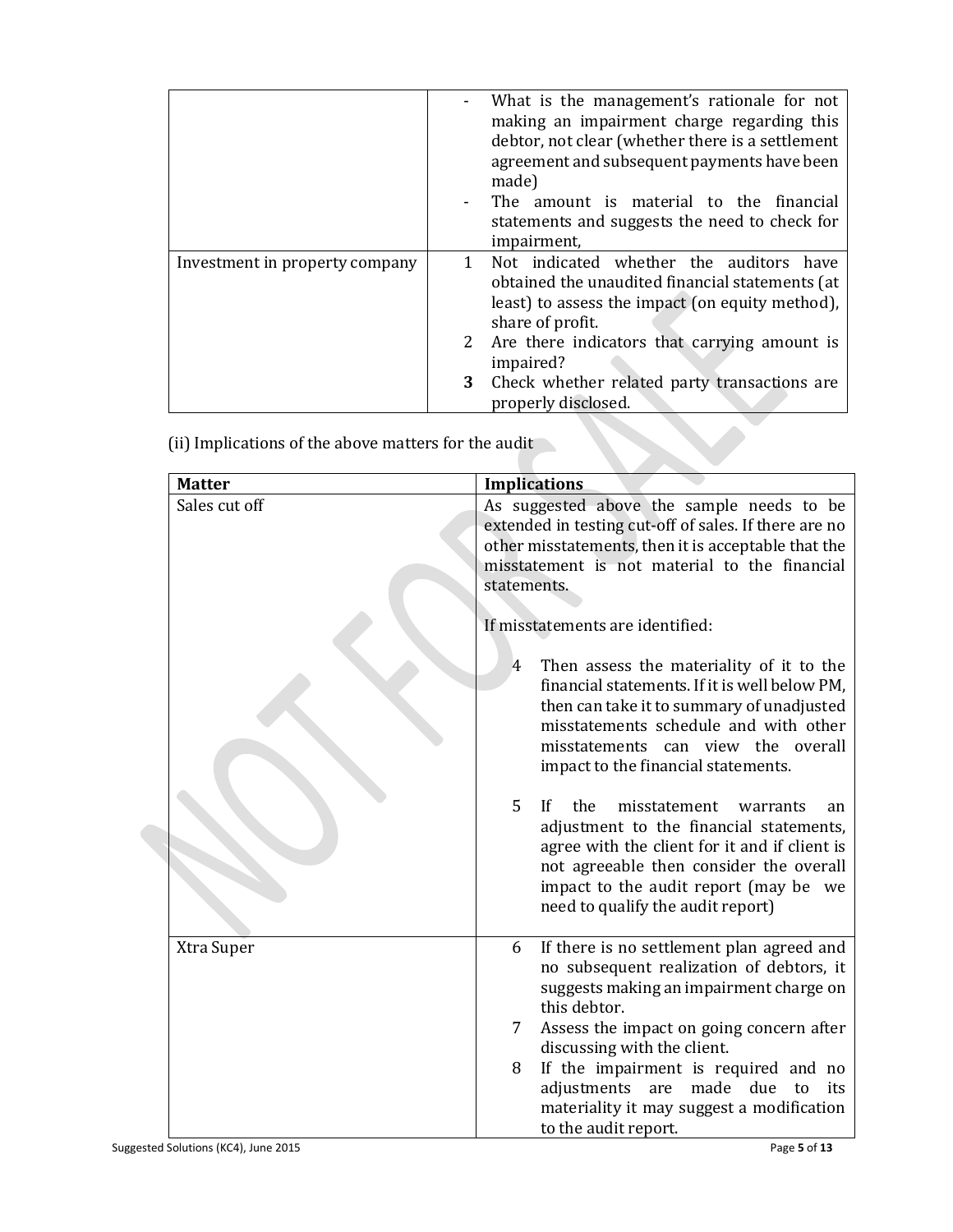| <b>Matter</b>                  | <b>Implications</b>                                                                                                                                                                                                                                |
|--------------------------------|----------------------------------------------------------------------------------------------------------------------------------------------------------------------------------------------------------------------------------------------------|
|                                | Going concern issue – include an emphasis<br>9<br>of matter paragraph.                                                                                                                                                                             |
| Investment in property company | 10 Equity method to apply in accounting for<br>investments in associate.                                                                                                                                                                           |
|                                | 11 When equity method is applied, and effect<br>is material, then this requires qualification<br>there<br>audited financial<br>are no<br>as<br>statements. If not material to the financial<br>statement of FTPL, qualification can be<br>avoided. |
|                                | 12 More disclosures under related party<br>transactions                                                                                                                                                                                            |
|                                | 13 If there is any scope limitation, getting<br>statement of accounts or carrying out<br>other audit procedures this may require a<br>qualification on scope limitation.                                                                           |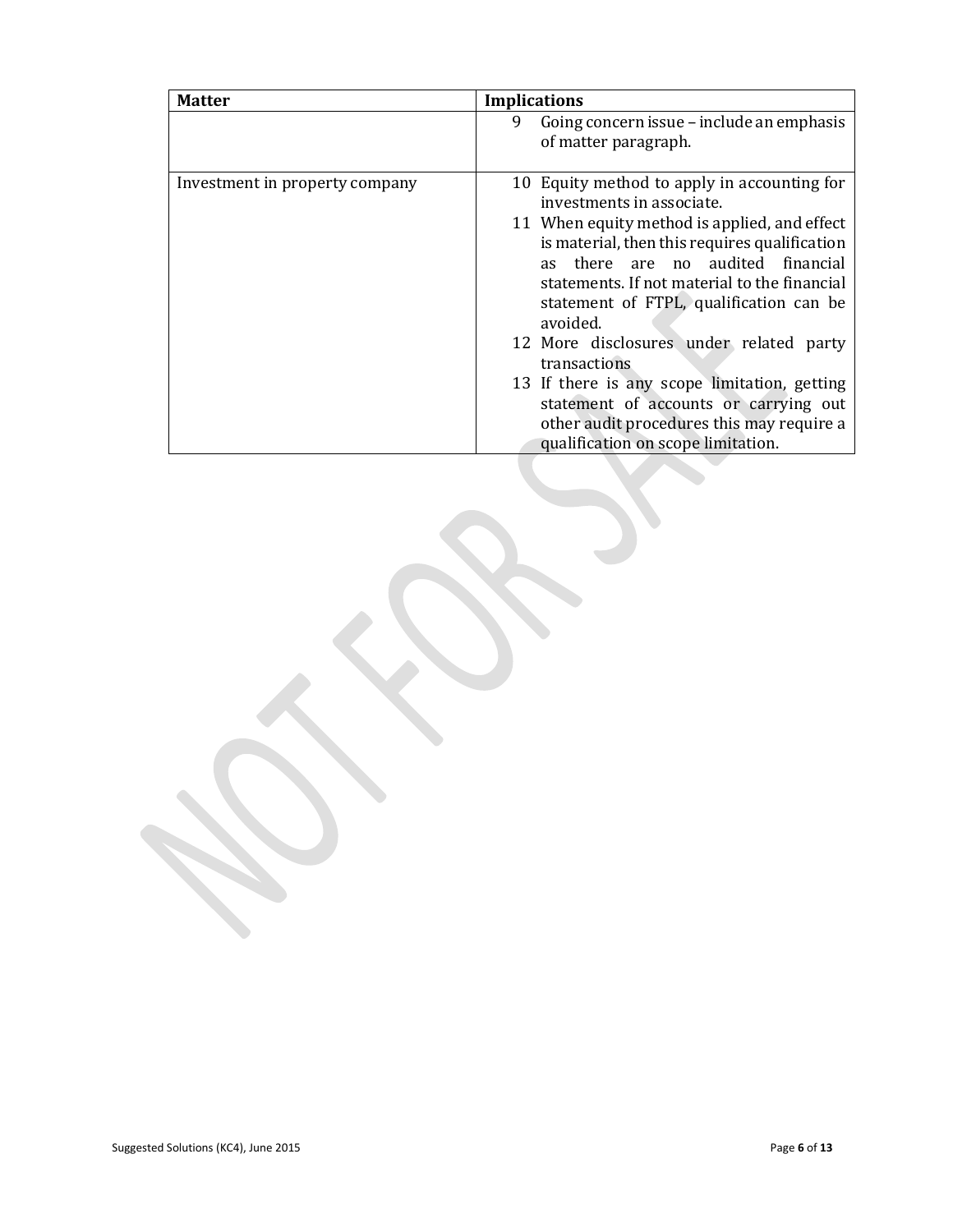#### **Answer 02**

#### Relevant Learning Outcome/s: 2.1.1/ 2.6.1/ 2.6.2

#### Suggested Detail Answer:

- (a) ERM is about establishing the oversight, control and discipline to drive continuous improvement of an entity's risk management capabilities in a changing operating environment. It advances the maturity of the enterprise's capabilities around managing its priority risks.
	- A process, ongoing and flowing through an entity
	- Effected by people at every level of an organization
	- Applied in strategy-setting
	- Applied across the enterprise, at every level and unit, and includes taking an entity-level portfolio view of risk
	- Designed to identify potential events affecting the entity and manage risk within its risk appetite
	- Able to provide reasonable assurance to an entity's management and board Geared to the achievement of objectives in one or more separate but overlapping categories –

ERM assists management with (a) evaluating the likelihood and impact of major events and (b) developing responses to either prevent those events from occurring or manage their impact on the entity if they do occur. Most companies focus on traditional risks that have been known for some time. Few companies have a systematic process for anticipating new and emerging risks. Therefore, many companies often learn of critical risks too late or by accident. In the given scenario, management could have assessed the probability of risk of food poisoning for the entity, and after identifying the criticality of such an event, management would have taken necessary steps with awareness to avoid such event from happening. ERM assists management with improving the consistency of operating performance, as there is a conscious approach taken to avoid the most critical risks (minimize surprises and losses); risk management is considered as everybody's responsibility, the experience and practice is shared within the business.

(b) All organizations face business risk, regardless of size. Organizations ignore risk at their own peril. No organization can afford to stand pat with its existing risk management capabilities; therefore, every organization should evaluate how it can improve its risk management. The COSO framework is useful for this purpose because its gives each organization a framework with criteria against which to compare its existing risk management capabilities.

While some small and mid-size entities may implement components differently than large ones, they still can have effective enterprise risk management. The methodology is likely to be less formal and less structured in smaller entities than in larger ones, but the basic concepts should be present in every entity.

ERM does not guarantee the success of a business. It provides better information to managers and a more robust process for them to follow, but does not necessarily transform poor management skills to better management. The cost can be more than the benefit expected.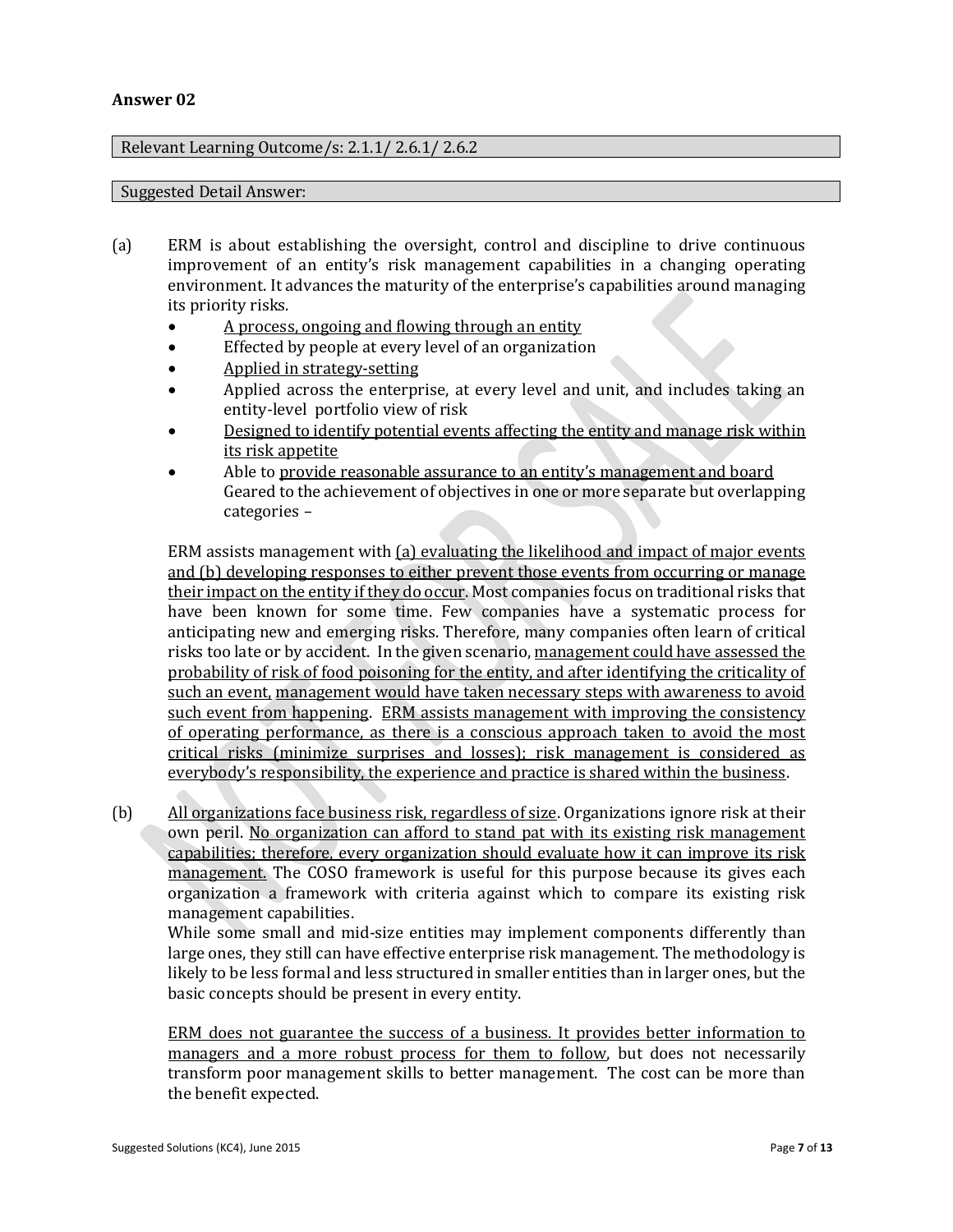(c) (i) Integrated Framework provides insights into approaches to improve risk assessment methodologies. Therefore, internal auditors may use the framework to augment their annual risk assessment methodologies. If management is implementing ERM, internal audit should incorporate this activity into the risk assessment and audit planning process.

Internal auditor can assist the organization in the following areas,

- Giving assurance on the risk management processes
- Giving assurance that risks are correctly evaluated
- Evaluating risk management processes
- Evaluating the reporting of key risks
- Reviewing the management of key risks
- (ii) However the internal auditor should not get involved in the following as it impairs his/her independence.
	- Setting the risk appetite
	- Authorizing and dictating the implementation of risk management processes
	- Assuming the role of management in providing assurance on risks and risk management performance
	- Making decisions on risk responses
	- Implementing risk responses on management's behalf
	- Accepting accountability for risk management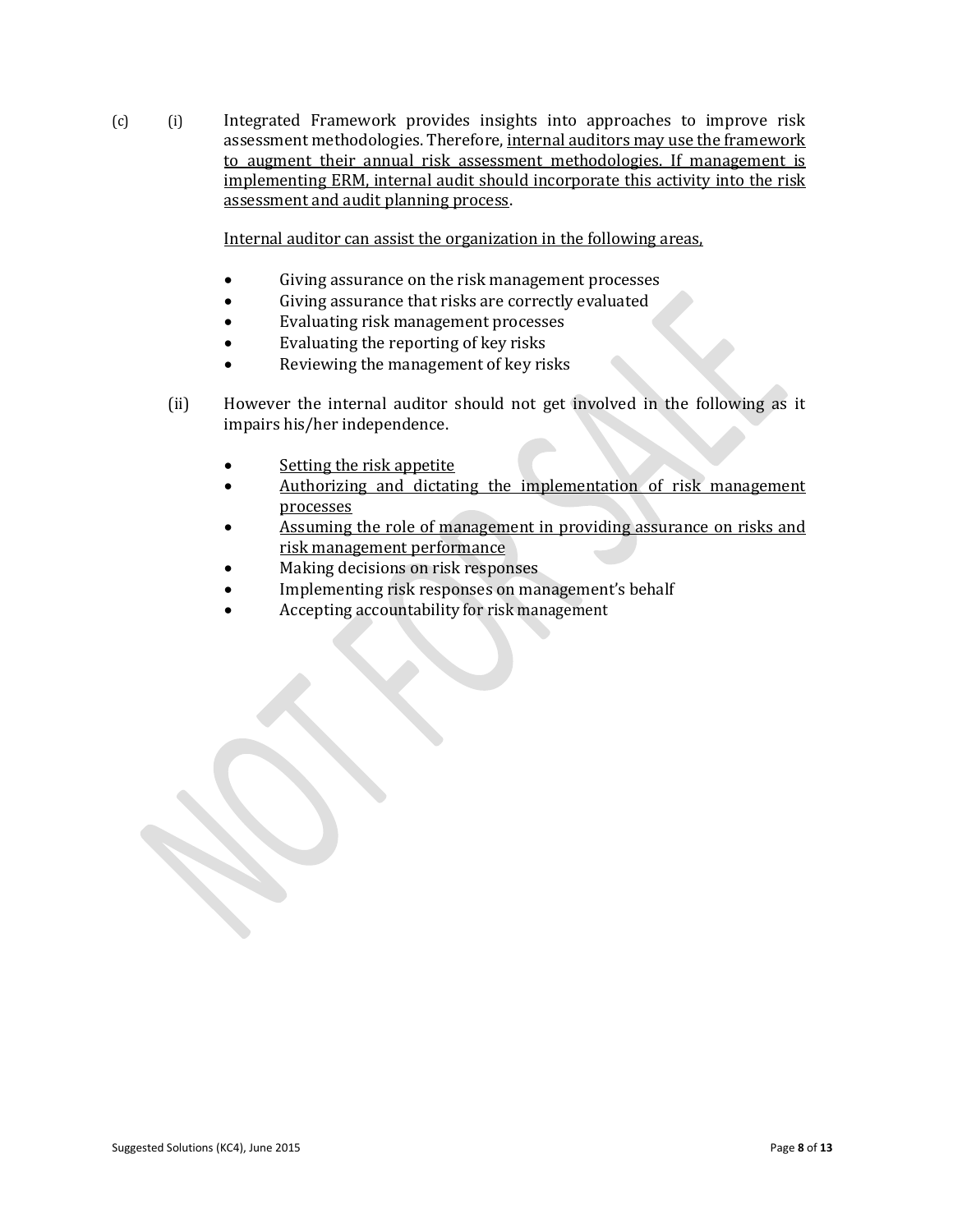### **SECTION 2**

#### **Answer 03**

#### Relevant Learning Outcome/s: 1.2.1/ 1.3.1/ 1.4.2/ 2.2.2/ 3.2.1/ 4.2.1

#### Suggested Detail Answer:

a)

- Sarath is proposed to be the chairman. He could have dominance over management due to the fact that it was his own business earlier.
- Sureka, being the daughter of the previous owner can have undue influence over practising of policies of the board.
- Sureka being the previous owner's daughter can have dominance over controls and functions of the company and the board.
- Balance between executive management and independent non-executive directors, is not clear, as all of them are not independent as they have ownership and family links.
- Directors representing PSP are proposed to be the son of MD of PSP and his wife. Since they are foreigners, there can be lack of involvement in the board matters.
- PSP's son who is a director, could not have relevant experience in business matters as he is a medical doctor.
- PSP's son's wife, who is a director, could not have relevant experience in business matters as she is a professional architect.
- The board does not appear to have an appropriate mix of expertise.

b)

- Area 1- Review of financial statements and systems
	- review of both the quarterly/interim (if published) and annual accounts.
	- assessment of the judgements made about the overall presentation and key accounting policies.
	- assessment of whether disclosures are in accordance with Sri Lanka accounting standards.
	- consider the Company's ability to continue as a going concern.
	- review information in press releases about results and data supplied to analysts.
	- review should cover the financial reporting and budgetary systems and controls.
	- Consider performance indicators and information systems that allow monitoring of the most significant business and financial risks.
	- consider carefully the control systems that underpin accurate financial reporting.
- Area 2- Review of internal control
	- o play a significant role in reviewing internal control.
	- o oversight of processes to ensure that internal control and risk management procedures are sufficient
	- o review should cover legal compliance and ethics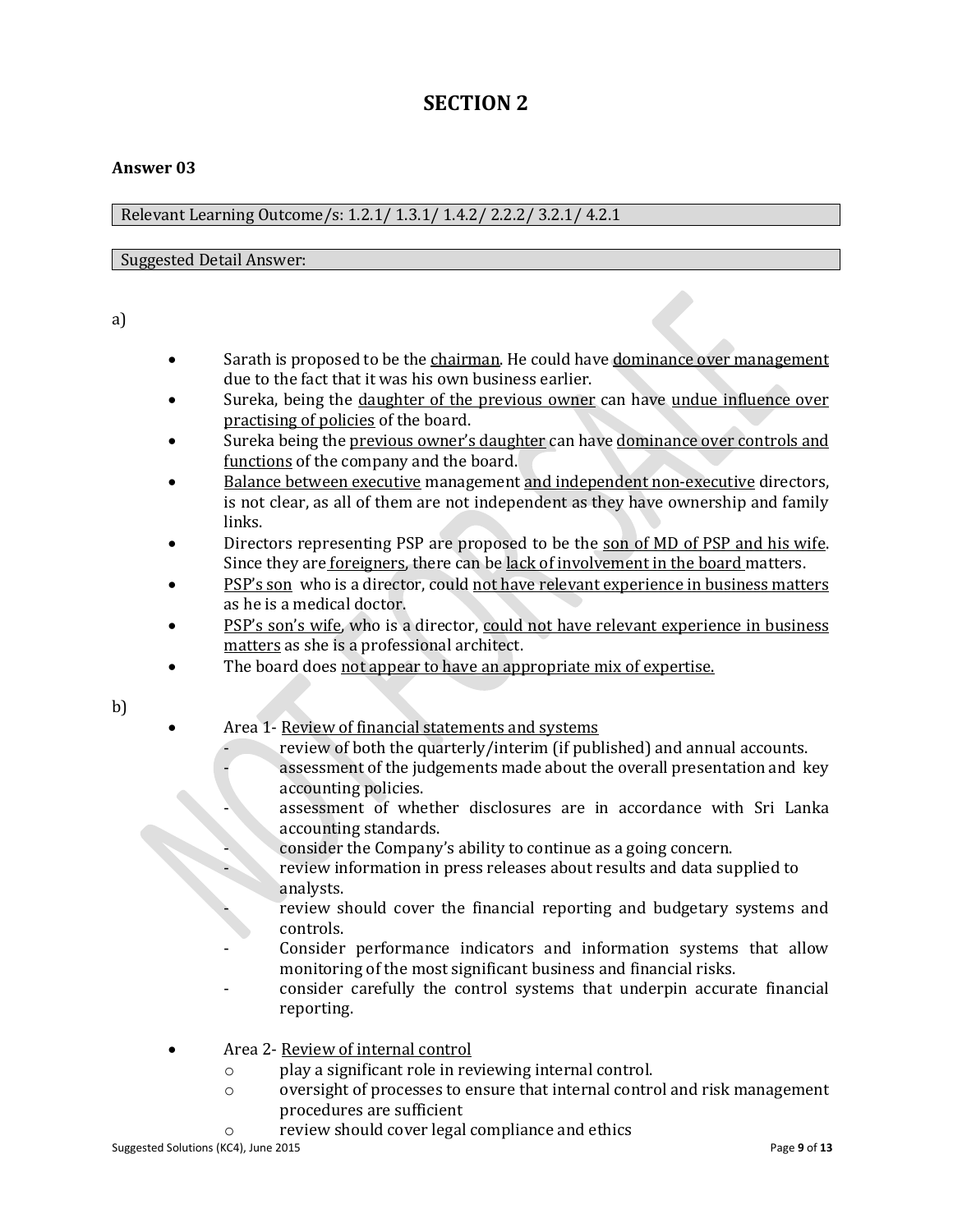- o address the risk of fraud
- o consider the recommendations of the auditors in the management letter and management's response
- o active supervisory role in reviewing major transactions for reasonableness
- Area 3- Review of risk management
	- $\circ$  play an important part in the review of risk and in confirming that there is a formal policy in place for risk management and that the policy is backed and regularly monitored by the board.
	- o review the arrangements, including training, for ensuring that managers and staff are aware of their responsibilities.
	- o confirm that risk management is updated to reflect current positions and strategy.

discuss policy and practice with respect to risk assessment and risk management.

Area 4- Liaison with external auditors

Oversee appointment or removal of the external auditors and the fixing of their terms of engagement and remuneration

- o review external auditor independence and conflict of interest
- o consider non-audit services provided by the external auditors and discussing scope of audit
- o have private meetings with auditors and make themselves available to the external auditors for consultation, without the presence of the company's management.
- o Discuss the audit plans, key audit issues and management response.
- Area 5 Other duties
	- Report regularly to the board of directors
	- Assertion of confidentiality to whistle blowing employees and
	- Setting close hiring policies for employees
	- Presenting a report to the board on identified related parties and related party transactions on regular basis.

#### c)

o Familiarity threat due to long association by the auditor with the entity o Investment of 500mn- valuation was required from the auditor. Self-review threat. Also valuation as required from the auditor can lead to auditing own work.

#### d)

- o Demonstrating the commitment to place importance on control environment by the management
- o Showing by practice commitment of top management to risk management
- o Carrying out risk awareness and communication activities such as
- o top-down communications on what the risk philosophy is and what is expected from LFPL's people.
- o Training and involvement of staff in the risk management activities
- o Annual performance objectives can be set to include objectives relating to risk, and risk management needs to be considered as part of the performance appraisal and reward systems
- o Changing risk attitudes and not adhering to old habits.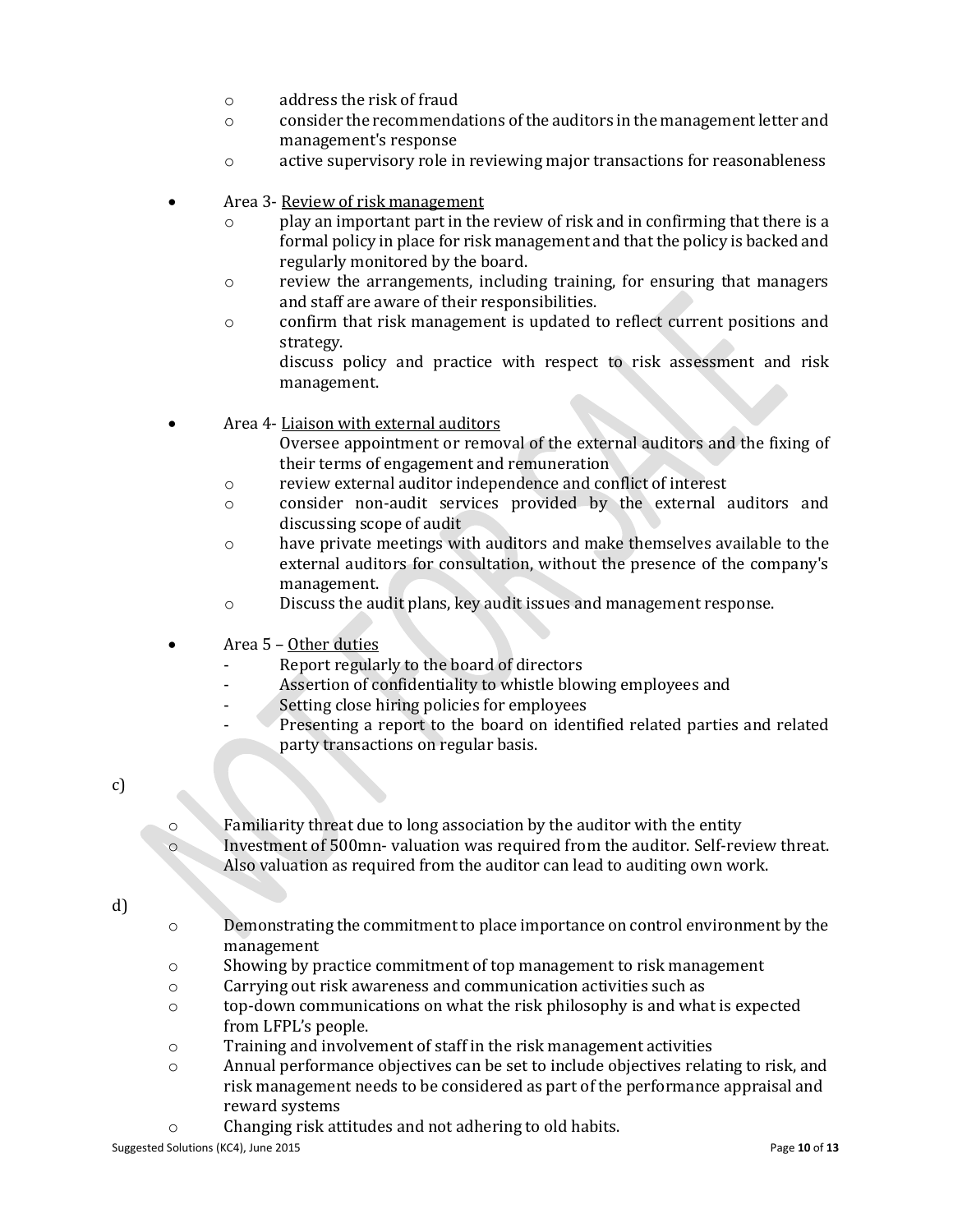- e) i) The objective of this question is to test the ability of students to apply knowledge about various type of engagements such as assurance and related services, and structure of assignments. Therefore, any professional service proposed by the students using the following bases of engagements can be awarded marks.
	- As the statutory audit has been already carried out a special assignment is required for PSP to determine the exact amount of investment.
	- Also, if PSP agrees, an agreed upon procedure based "due diligence" engagement can be carried out for the year ended on 31.12.14 and three months ended on 31.03.2015 to provide findings on identified assets and liabilities and other items such as off balance sheet matters.
	- A review engagement can be carried out for the period of three months ended on 31.03.2015.
	- ii) Areas for 31 December 2014:
		- Biological assets at FV. May involve a management expert in determining the value. performance procedures that are required when management relies on its expert.
		- Biological assets and AFS valuation will involve judgments and estimates, hence need to focus on them appropriately
		- The value of the plants was based on an internal valuation carried out by the engineering team of PSP. How reliable is the determined value. The impact of the same on the proposed professional service outcome.
		- Post balance sheet period is short. Therefore, evaluating evidence surrounding existence through subsequent settlements may not derive a conclusion. Need to focus on appropriate evidence in the absence of subsequent settlements such as evidence of sales occurrences.
		- Debtors impairment will involve judgment.
		- Need to determine the current status of the audit qualification regarding last year and its impact on the current financial statements
		- Tax assessments are judgmental and require careful analysis of the impact on contingencies
		- Related party transactions should be examined

Following areas are not so significant

- Existence of inventories due to nature of business
- Deferred tax liabilities appear too small, in comparison to the items that give rise to temporary differences
- Retirement benefits- too small
- Trade and other payables- appear to be high
	- Significant variances in items
		- o GP ratio change
		- o Admin exp. increase
		- o Distribution exp. increase
		- o Finance cost as a ratio of liabilities
		- o Income tax effective rate appears to be very low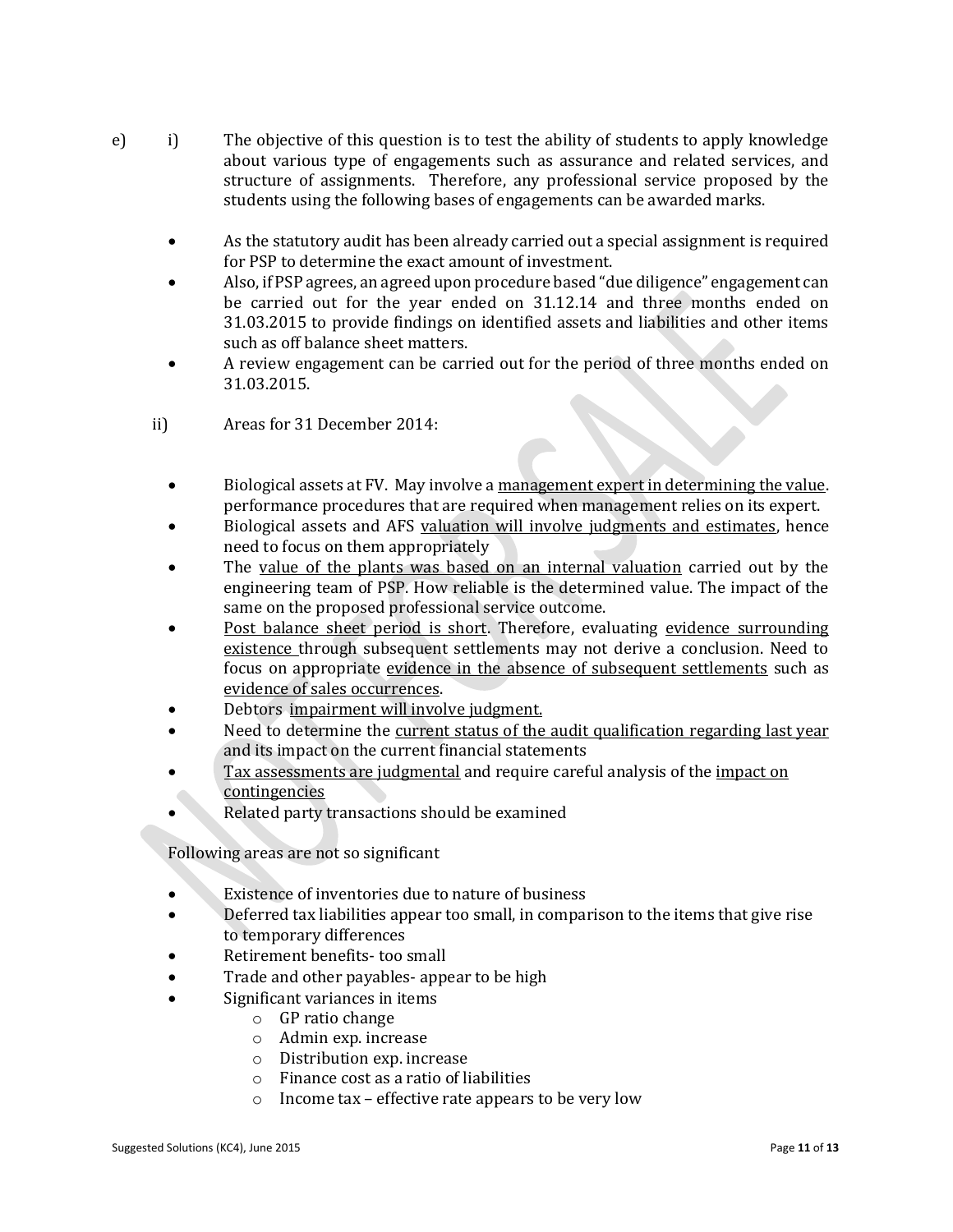#### **Areas for 31 March 2015:** *Following areas are significant*

- Status of tax assessments in the period up to 30 June and implications on the determined value of the business
- Northern Foods acquisition- auditing the purchase consideration, brand values acquired and any intangibles and purchase price allocation and its impact
- Status of debtors settlements
- f) Students are required to apply the knowledge given in the scenario against the requirements of SLAuS 260.
- Significant estimates- Biological assets are carried based on FV measurement bases. The significant assumptions employed and the auditors feedback on such estimates and judgments should be communicated to audit committee.
- Long term investments- LKAS requires AFS to be at FV. Hence determining FV employs judgments and estimates which should be communicated to audit committee as above
- The composition of the board has a bearing on the overall control environment of LFPL. Given the lack of independent directors can have a pervasive effect on the same.
- Valuation of intangible assets brand name.